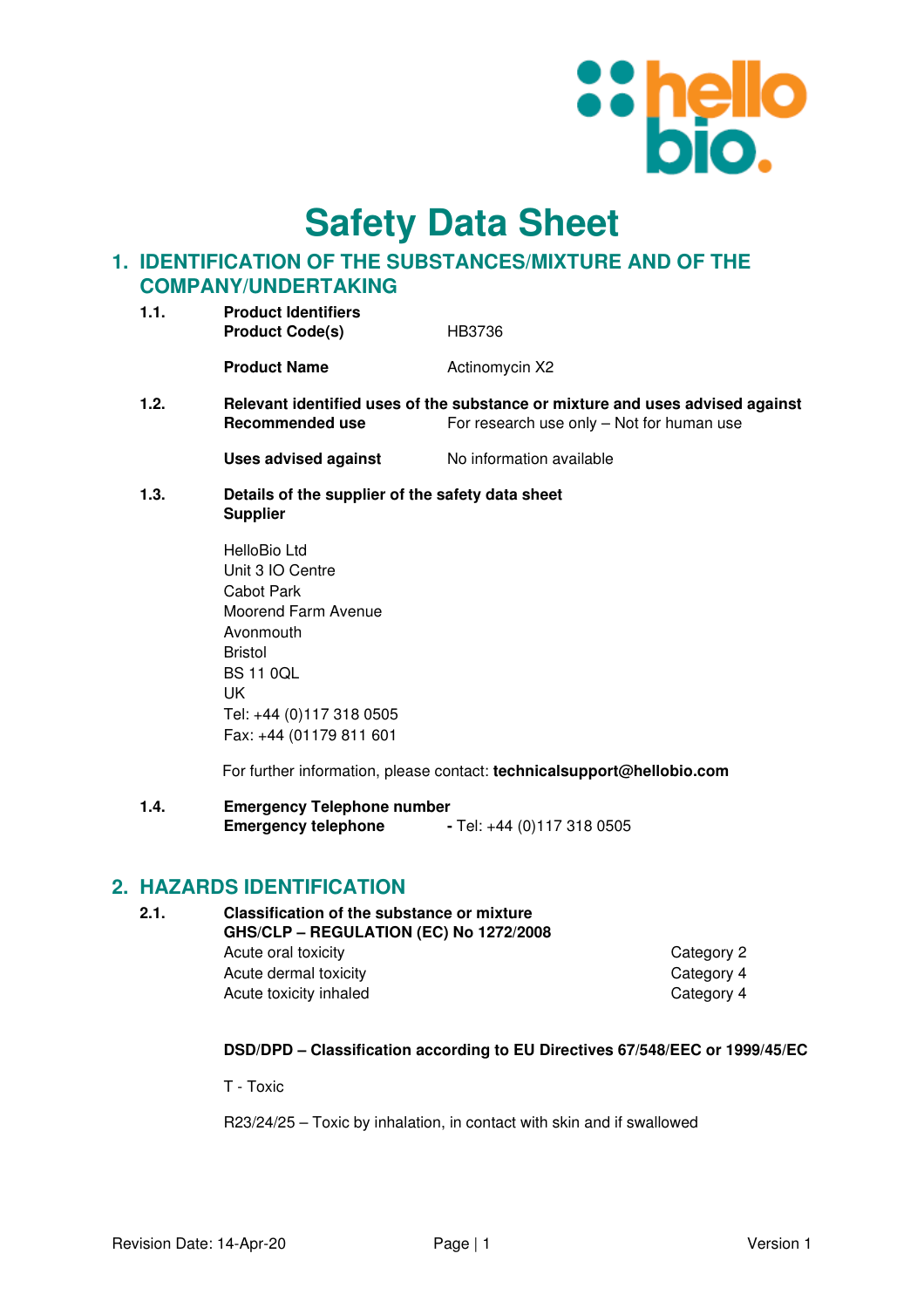**2.2. Label Elements** 



#### **Signal Word**  Danger

### **Hazard Statements**

H300 – Fatal if swallowed

- H312 Harmful in contact with skin
- H332 Harmful if inhaled

### **Precautionary Statements**

P301 + P310 - IF SWALLOWED: Immediately call POISON CENTER or doctor/ physician

P304 + P340 - IF INHALED: Remove to fresh air and keep at rest in a positon comfortable for breathing

P302 + P350 -IF ON SKIN: Gently wash with plenty of soap and water

- P261 Avoid breathing dust/fume/gas/mist/vapours/pray
- P280 Wear protective gloves/ eye protection/ face protection
- P264 Wash face, hands and any exposed skin thoroughly after handling
- P270 Do not eat, drink or smoke when using this product
- P330 Rinse mouth
- P501 Dispose of contents/ container to an approved waste disposal pant
- P405 Store locked up
- P363 Wash contaminated clothing before use

### **Other hazards**

Caution – substance not yet completely tested

# **3. COMPOSITION/INFORMATION ON INGREDIENTS**

**3.1. Substances** 

| <b>Product Name:</b><br>Synonyms: | Actinomycin X2                           |                           |
|-----------------------------------|------------------------------------------|---------------------------|
| Formula:<br><b>CAS Number</b>     | $C_{62}H_{84}N_{12}O_{17}$<br>18865-48-0 | Molecular Weight: 1269.40 |

# **4. FIRST AID MEASURES**

| <b>Description of first aid measures</b><br>4.1. |                                                                                                                                                                                          |
|--------------------------------------------------|------------------------------------------------------------------------------------------------------------------------------------------------------------------------------------------|
| <b>General advice</b>                            | If symptoms persist, call a physician.                                                                                                                                                   |
| Eye contact                                      | Immediately flush with plenty of water. After initial<br>flushing, remove any contact lenses and continue<br>flushing for at least 15 minutes. If symptoms persist,<br>call a physician. |
| <b>Skin Contact</b>                              | Wash off immediately with soap and plenty of water<br>while removing all contaminated clothes and shoes.<br>If symptoms persist, call a physician.                                       |
|                                                  |                                                                                                                                                                                          |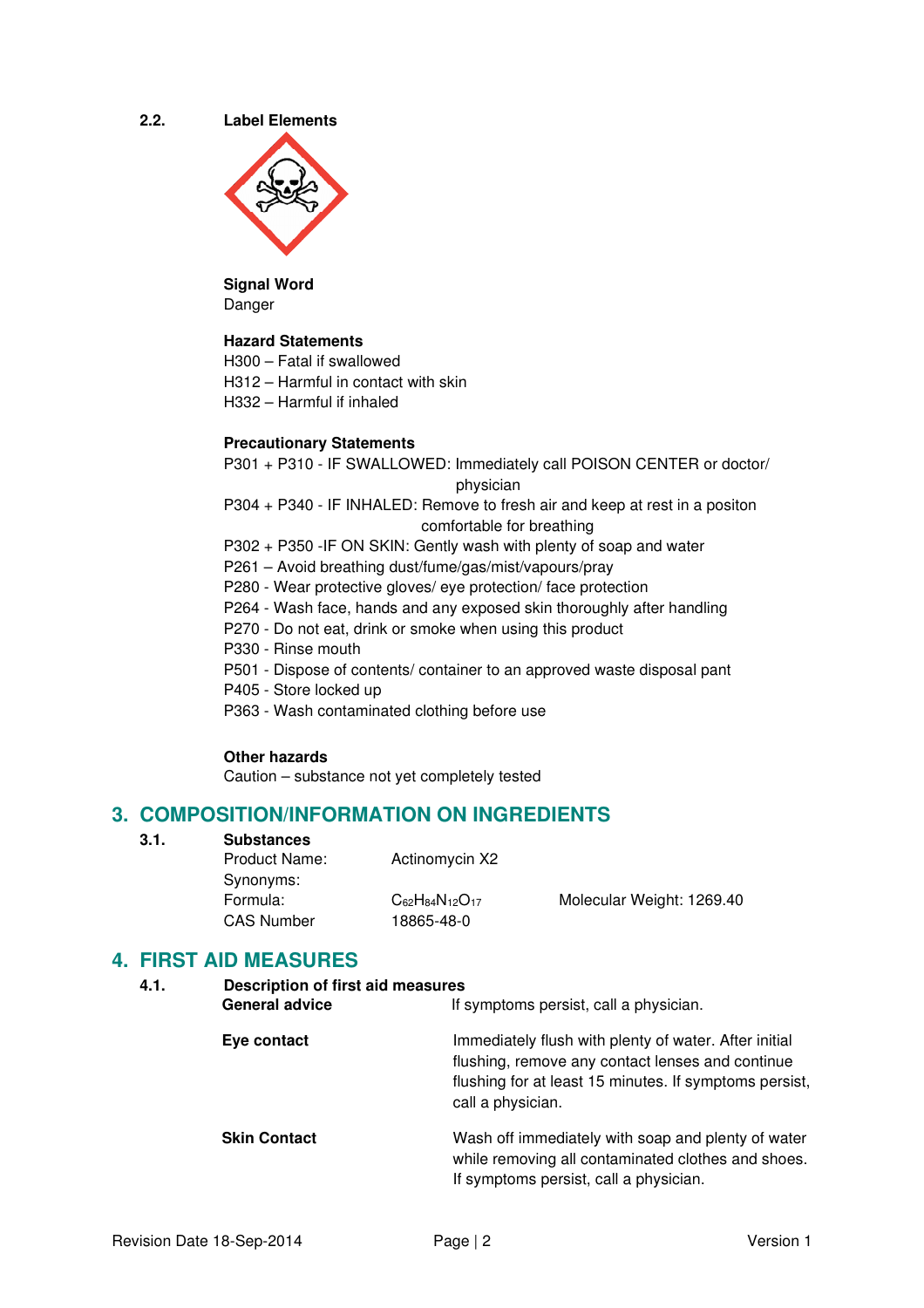| Ingestion | Rinse mouth. If symptoms persist, call a physician |  |
|-----------|----------------------------------------------------|--|
|           |                                                    |  |

**Inhalation Inhalation Move to fresh air. If symptoms persist, call a** physician.

- **4.2. Most important symptoms and effects, both acute and delayed**  To the best of our knowledge, the chemical, physical and toxicological properties have not been thoroughly investigated.
- **4.3. Indication of immediate medical attention and special treatment needed**  Show this safety data sheet to the doctor in attendance. Immediate medical attention is required.

# **5. FIRE-FIGHTING MEASURES**

- **5.1. Extinguishing media Suitable extinguishing media** Use water spray, alcohol-resistant foam, dry chemical or carbon dioxide
- **5.2. Special hazards arising from the substance or mixture**  In combustion, may emit toxic fumes.

## **5.3. Precautions for fire-fighters**

Wear suitable protective clothing to prevent contact with skin and eyes and selfcontained breathing apparatus.

# **6. ACCIDENTAL RELEASE MEASURES**

**6.1. Personal precautions, protective equipment and emergency procedures**  Do not take action without suitable protective clothing – see section 8 of SDS. Evacuate personnel to safe areas. Ensure adequate ventilation. Avoid breathing vapours, mist, dust or gas.

## **6.2. Environmental precautions**

Do not let product enter drains.

### **6.3. Methods and materials for containment and cleaning up**

Cover spillage with suitable absorbent material. Using non-spark tools, sweep up material and place in an appropriate container. Decontaminate spill site with 10% caustic solution and ventilate area until disposal is complete. Hold all material for appropriate disposal as described under section 13 of SDS.

### **6.4. Reference to other sections**

For required PPE see section 8. For disposal see section 13.

# **7. HANDLING AND STORAGE**

### **7.1. Precautions for safe handling**

Use in a chemical fume hood, with air supplied by an independent system. Avoid inhalation, contact with eyes, skin and clothing. Avoid the formation of dust and aerosols. Use in a well-ventilated area. Keep away from sources of ignition. Avoid prolonged or repeated exposure.

## **7.2. Conditions for safe storage, including any incompatibilities.**

Store in cool, well-ventilated area. Keep away from direct sunlight. Keep container tightly sealed until ready for use. Recommended storage temperature: Store at -20°C

# **7.3. Specific end uses**

Use in a laboratory fume hood where possible. Refer to employer's COSHH risk assessment.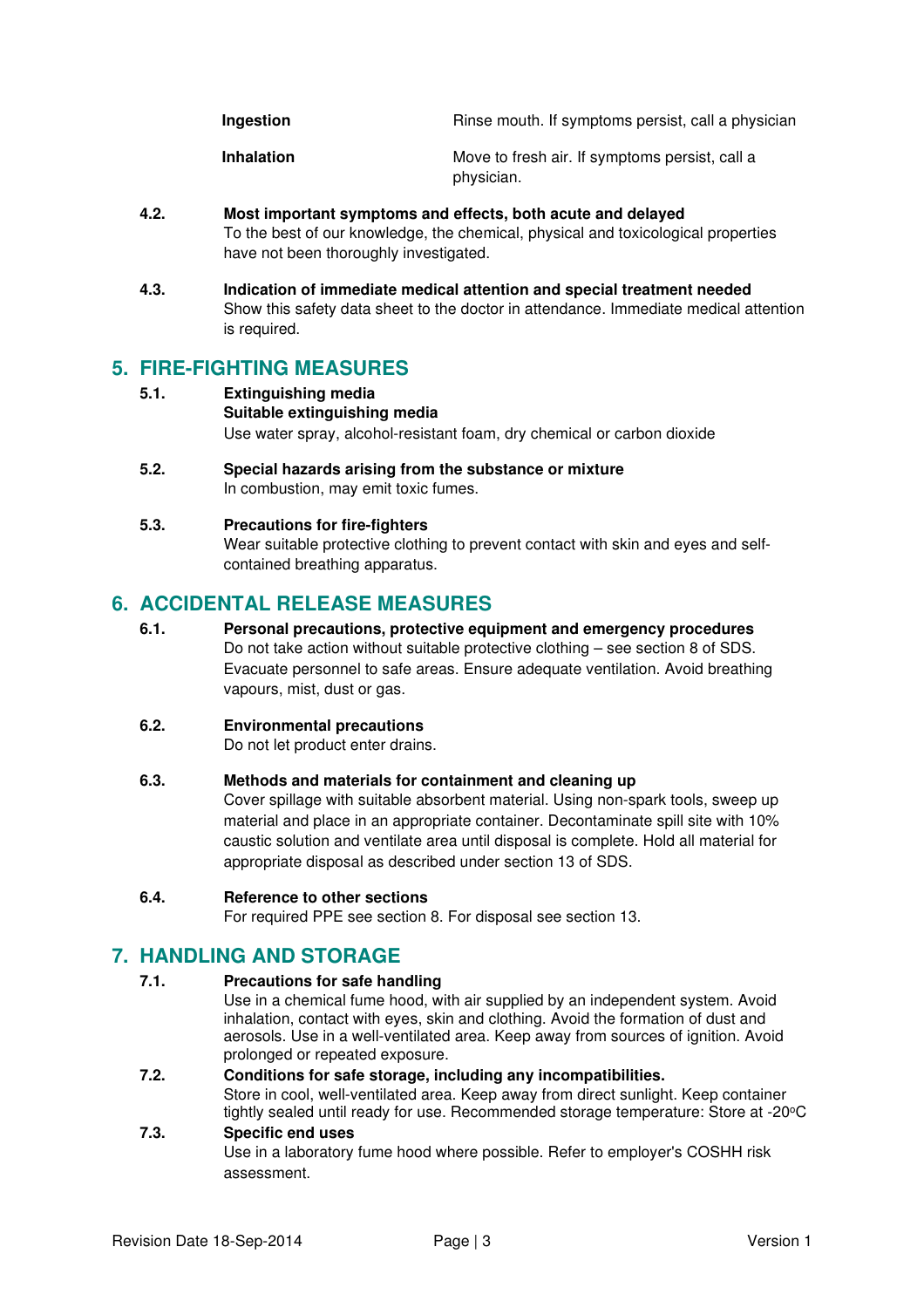# **8. EXPOSURE CONTROLS/PERSONAL PROTECTION**

### **8.1. Control parameters**

#### **Components with workplace control parameters**

Contains no substances with occupational exposure limit values.

## **8.2. Exposure controls**

#### **Appropriate engineering controls**

Use in a fume hood where applicable. Ensure all engineering measures described under section 7 of SDS are in place. Ensure laboratory is equipped with a safety shower and eye wash station.

#### **Personal protective equipment**

#### **Eye/face protection**

Use appropriate safety glasses.

#### **Skin protection**

Use appropriate chemical resistant gloves (minimum requirement use standard BS EN 374:2003). Gloves should be inspected before use. Wash and dry hands thoroughly after handling.

#### **Body protection**

Wear appropriate protective clothing.

#### **Respiratory protection**

If risk assessment indicates necessary, use a suitable respirator.

# **9. PHYSICAL AND CHEMICAL PROPERTIES**

### **9.1. Information on basic physical and chemical properties**

| Appearance                                      | Orange Solid      | Vapour pressure              | No data available |
|-------------------------------------------------|-------------------|------------------------------|-------------------|
| Odour                                           | No data available | Vapour density               | No data available |
| Odour threshold                                 | No data available | Relative density             | No data available |
| рH                                              | No data available | Solubility(ies)              | Dimethylsulfoxide |
| Melting/freezing point                          | No data available | Partition coefficient        | No data available |
| Boiling point/range                             | No data available | Auto-ignition<br>temperature | No data available |
| Flash Point                                     | No data available | Decomposition<br>temperature | No data available |
| Evaporation rate                                | No data available | Viscosity                    | No data available |
| Flammability (solid, gas)                       | No data available | <b>Explosive properties</b>  | No data available |
| Upper/lower flammability or<br>explosive limits | No data available | Oxidising properties         | No data available |

### **9.2. Other safety information**

No data available

# **10. STABILITY AND REACTIVITY**

#### **10.1. Reactivity**

Stable under recommended transport or storage conditions.

#### **10.2. Chemical Stability**

Stable under recommended storage conditions.

### **10.3. Possibility of hazardous reactions**

Hazardous reactions will not occur under normal transport or storage conditions.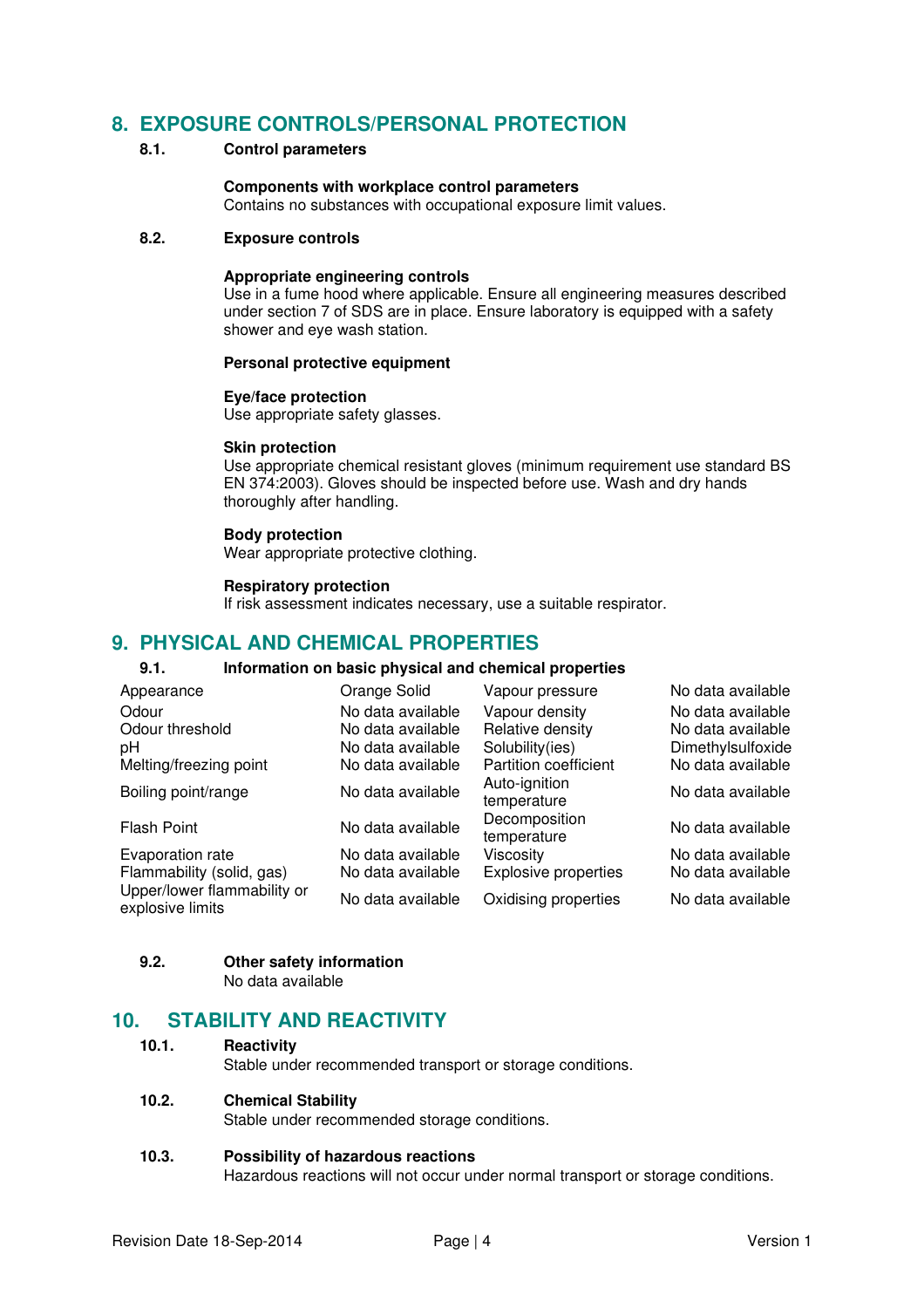# **10.4. Conditions to avoid**

Heat, moisture

#### **10.5. Incompatible materials**  Strong acids/alkalis, strong oxidising/reducing agents.

**10.6. Hazardous decomposition products**  Carbon monoxide (CO), Carbon dioxide (CO<sub>2</sub>), Nitrogen oxides (NOx).

# **11. TOXICOLOGICAL INFORMATION**

**11.1. Information on toxicological effects Acute Toxicity Inhalation** No Information available **Eye contact** No Information available **Skin contact** No Information available **Ingestion** No Information available **Chronic toxicity Corrosivity No Information available Sensitization No Information available Neurological effects** No Information available **Reproductive toxicity** No Information available **Mutagenic effects** No Information available **Target Organ Effects** No Information available

# **12. ECOLOGICAL INFORMATION**

**12.1. Toxicity** 

**Ecotoxicity effects** 

As supplied, the preparation is not expected to present significant adverse environmental effects

- **12.2. Persistence and degradability**  No Information available
- **12.3. Bioaccumalative potential**  No Information available
- **12.4. Mobility in soil**  No Information available
- **12.5. Results of PBT and vPvB assessment**  No Information available
- **12.6. Other adverse effects**  No Information available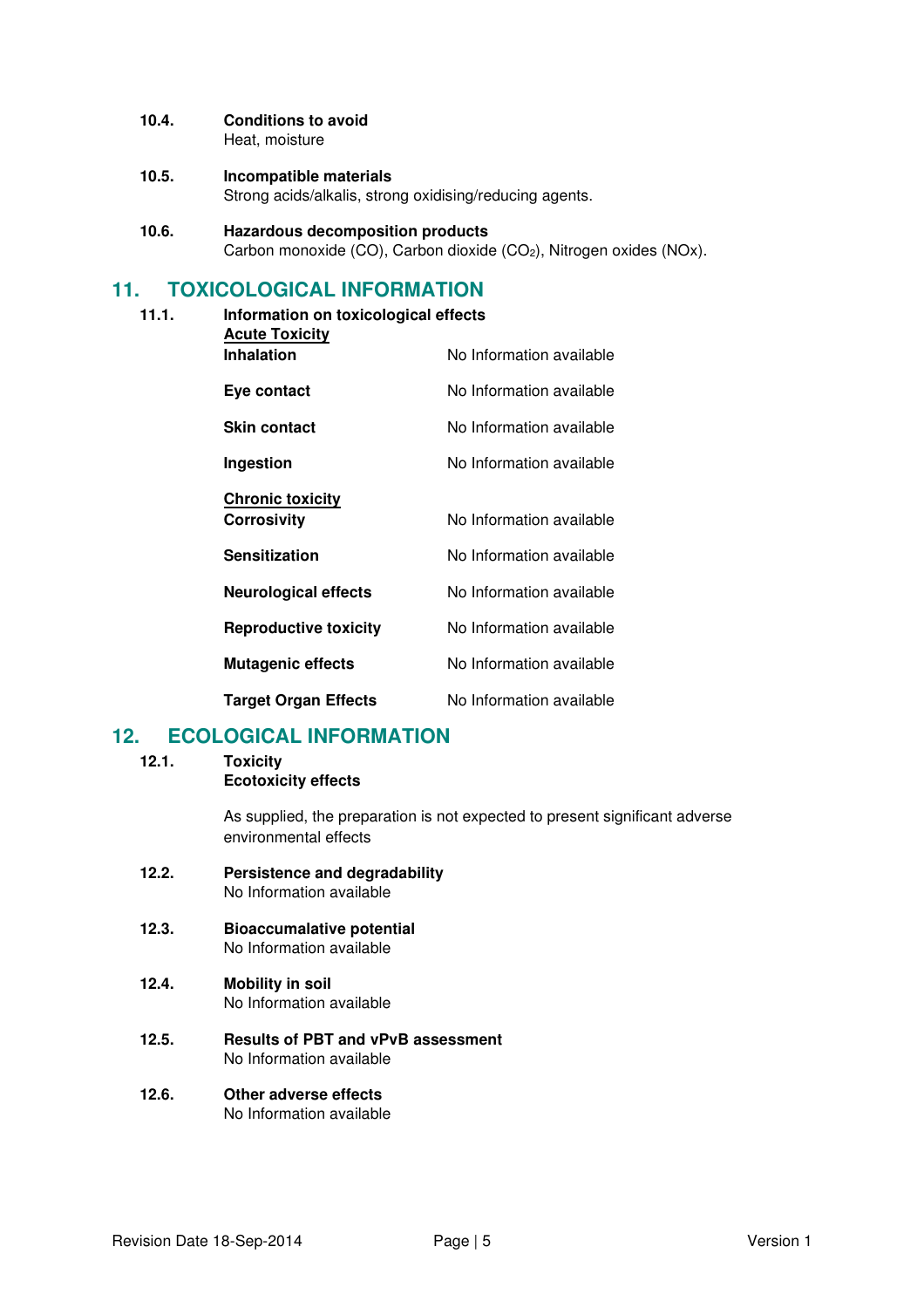# **13. DISPOSAL CONSIDERATIONS**

## **13.1. Waste treatment methods**

#### **Waste from residues/unused products**

Dispose of in accordance with local regulations

#### **Contaminated packaging**

Empty containers should be taken to an approved waste handling site for recycling or disposal.

#### **Other information**

According to the European Waste Catalogue. Waste Codes are not product specific, but application specific. Waste codes should be assigned by the user based on the application for which the product was used.

# **14. TRANSPORT INFORMATION**

| <b>ADR</b>           | <b>Excepted Quantity</b>                                                |
|----------------------|-------------------------------------------------------------------------|
| Proper shipping name | Toxins Extracted From Living Sources, Solid, n.o.s.<br>(Actinomycin X2) |
| <b>Hazard Class</b>  | 6.1                                                                     |
| <b>UN/ID No</b>      | 3462                                                                    |
| <b>Packing Group</b> | Ш                                                                       |
| <b>IATA</b>          | <b>Excepted Quantity</b>                                                |
| Proper shipping name | Toxins Extracted From Living Sources, Solid, n.o.s.<br>(Actinomycin X2) |
| <b>Hazard Class</b>  | 6.1                                                                     |
| UN/ID No             | 3462                                                                    |
| <b>Packing Group</b> | Ш                                                                       |
| <b>DOT</b>           | <b>Excepted Quantity</b>                                                |
| Proper shipping name | Toxins Extracted From Living Sources, Solid, n.o.s.<br>(Actinomycin X2) |
| <b>Hazard Class</b>  | 6.1                                                                     |
| UN/ID No             | 3462                                                                    |
| <b>Packing Group</b> | Ш                                                                       |

# **15. REGULATORY INFORMATION**

**15.1. Safety, health and environmental regulations/legislation specific for the substance or mixture**  No information available

#### **15.2. Chemical Safety Assessment**  No information available

# **16. OTHER INFORMATION**

. This safety data sheet complies with the requirements of Regulation (EC) No. 1907/2006

### **Disclaimer**

The information provided in this Safety Data Sheet is correct to the best of our knowledge, information and belief at the date of its publication. The information given is designed only as a guidance for safe